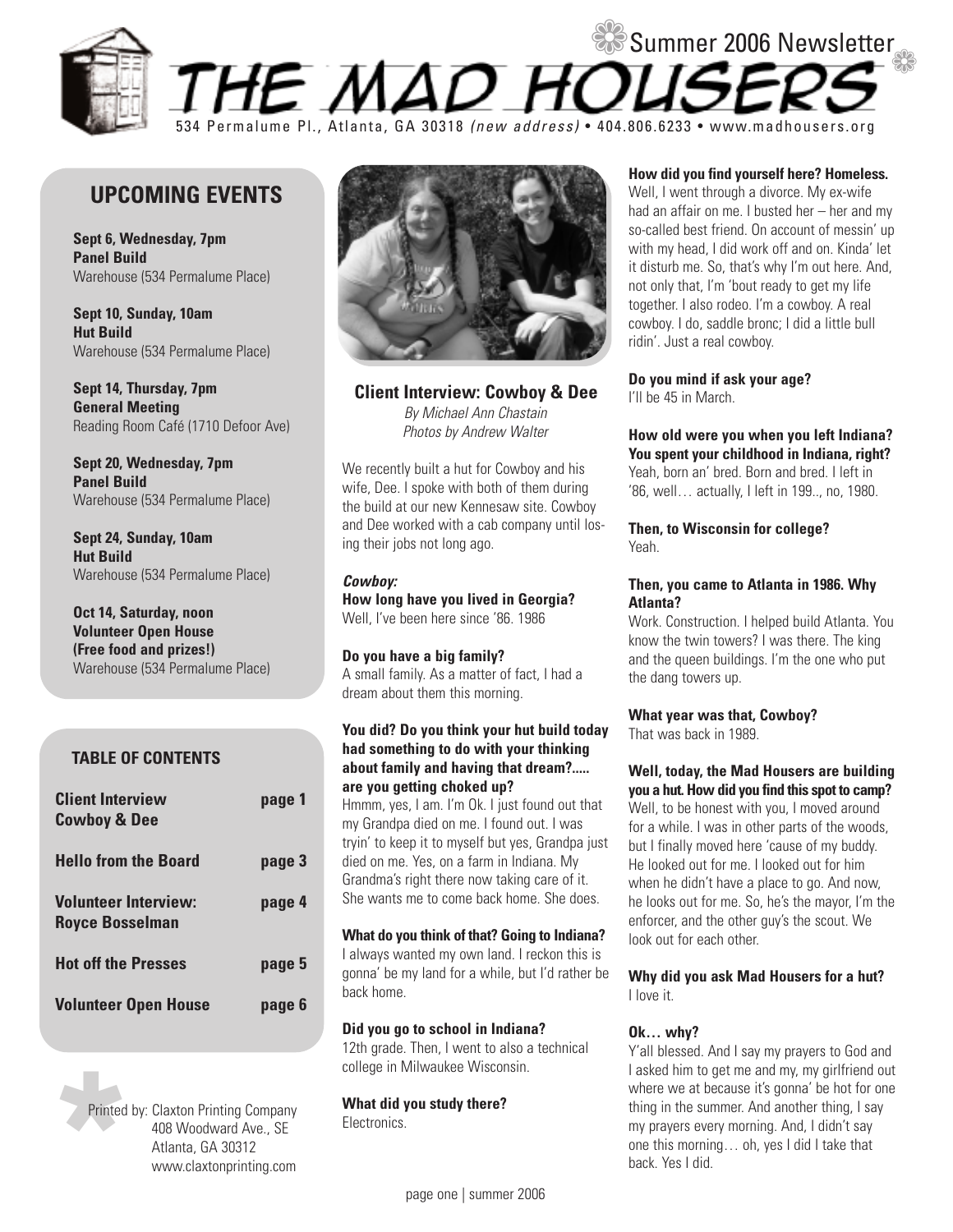

Building Cowboy and Dee's hut

#### **How would a hut benefit you?**

The beneficial part of it is this: we will not be in that dog-gone hot [truck trailer] 'cause it's gonna' be too hot. We won't be able to breathe.

#### **What kind of things do you think about, or plan for in your future?**

Well, actually I want my horse ranch. One day I'm gonna' have it.

#### **Indiana?**

Maybe. Preferably Kentucky. (pause) But, yeah cause maybe… I don't like sayin' this. My Grandpa just died my papa just died and he died in his boots. The thing is, he taught me how to be a cowboy. My Grandma is tryin' to lure me back but I'm not ready yet. Time comes push and shove my land might be there too.

#### **How do you keep in touch with your family in Indiana?**

Easy - Cell phone.

#### **Do you have one?**

No. Another camper does.

#### **Have you met a lot of people who are living outside for the first time? Recently homeless?**

Yeah. I call 'em green horns. In other words, they don't know what they're doin'. I help them get jobs. Help 'em get work at McDonald's. That's what I do. But, I'm just cowboy. I take to the woods. I love my woods. I love my nature.

And I live better out here than I do out there. I can't handle pressure from people, especially pressure from [certain churches] all them places and stuff. It's too much pressure. But, I help my friends out. That's what I do.

#### **Is there a commonality between the people you've met living on the street?**

Yes, there is. A lot of 'em wants to be just left alone. They work like I work. They work off and on. And it's hard to get work 'cause half of 'em don't have IDs. It's hard for 'em. And it takes money to get IDs. A lot of things I'm not gonna' say 'bout that.

#### **Cowboy, you're married. How long have you known your wife?** About two years.

#### **How is living out here as a couple?**

It's beautiful because we get along. We work together. Stops you from being lonely.

#### **Dee (Cowboy's wife):**

#### **Dee, what's the difference, or is there a difference, between living as couple and not, out here?**

There's a big difference. When you're out there by yourself you don't have no protection. You have a lot of people out there tryin' to get you to do this; tryin' to get you to do that. And when you're with someone you really care about, he looks out for you.

#### **How long have you know each other?**

We first met at church about six years ago.

#### **Then you parted ways?**

Yeah, we parted ways. I went my way; he went his. He was with someone. I was more involved in my job and he thought, I don't really know what he thought, he was he was it didn't seem like he was interested. And then we met up again and neither one of us had anyone so he asked me to marry him. We got married. At the courthouse. That was about 3- 4 months ago.

#### **When did you first hear about Mad Housers?**

When they came out and built the hut for our friend.

#### **Why did you want MH to build a hut for you and Cowboy?**

Well, tryin' to get up in that trailer where I've been stayin' is kinda a little bit hard. I had back surgery and I've been tryin' to get on disability, but they say I'm qualified to work an 8

page two | summer 2006

hour a day job which I can't do. Because of back surgery because of me being sick the way I am. I've had skin cancer, hepatitis C, bronchitis, arthritis, and I ended up having back surgery. People just seem like you know like they don't really care. So, I come to my woods to get healed.

#### **How did you afford back surgery? Is it an expensive procedure?**

Yes. They had to call a specialist in because I had a pinched nerve. I was on Medicaid at the time and Medicaid paid for the biggest majority of it but uh since then I was on disability at one time and then they just stopped it. They said that I could go back to work an eight hour day job and my lawyer has been appealing it for me. Uh, but not having a regular home that you could really call home you can't get disability. You have to have a home or have to be in a shelter or something like that. And me and shelters don't get along too well.

### **The MH hut will give y'all a more comfortable living space?**

Yes, most definitely.

#### **I meet fewer women living outdoors than men.**

The biggest majority of women out there on the streets are, excuse me for saying this, women that sell themselves. That fall under Satan's hands and when you are off to yourself you can have more piece of mind more tranquility. Just lovin' nature.



#### **Where were you camping before this spot?**

Well, I was stayin' at my sisters place but her adopted son got jealous of Cowboy and he would tell his dad that I had someone stayin' with me there. He was a trouble maker. I just went ahead and left.

#### **Is that your family? Your sister?**

I have two other brothers and two other sisters but every time I ask them for help or anything like that they look at me more or less like ah you just you know want to get back into drugs. I say no I don't. I said that's one of the reasons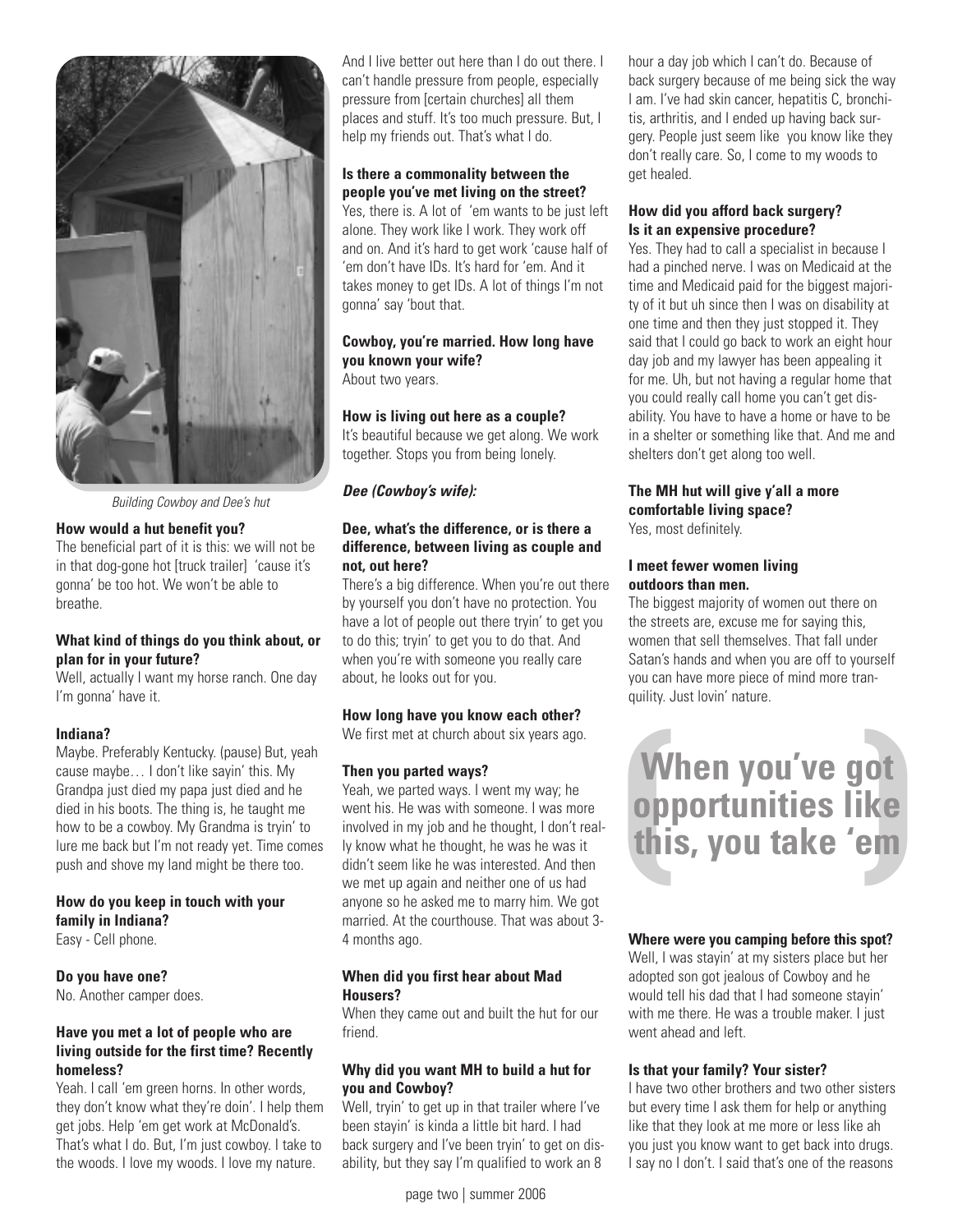why I'm out here in the woods to be away from all that.

#### **You were once addicted to drugs?**

I wasn't homeless, but I was into drugs. I lost my job. Since I've been out here I haven't even wanted to do drugs. Just like people say once you do somethin' you can't get off of it  $-$  that's bull. That's bull. You gotta' have a strong enough mind to not want it. Sure, every now and then it tempts me, but I just don't have the desire…. I know people who have actually lost everything. Lost life in general on the account of drugs. I've did it all.

#### **What do you think this hut MH is building right now will do for you and Cowboy?**

Security. Courage to go on. ……..If a person has had a nervous breakdown or something they can come out here and get themselves together.

#### **Thanks for being so open with me. Is there anything else you'd like to add?**

There's a better life than drugs, alcohol, nervousness. There's a better life out there. Why get high on drugs when you can get high on life…(laughs) did I just say that? (laughs more). Some people would rather live in tents, but if you don't have enough protection from the winds, and the rain in the tents, when it rained everything would get wet and you'd have to let it dry. When you've got opportunities like this, you take 'em.

At press time, Cowboy was in jail on a parole violation and Dee was staying with her sister. Currently, another camp member is occupying their hut.



Home Sweet Home

# **"…he's the mayor, I'm the enforcer, and the other guy's the scout. We look out for each other."**

## **Hello from the Board of Directors!**

The past year has been a time of exciting changes and important developments for the Mad Housers. We've received record donations, built several new camp sites, and made some changes to our Board of Directors.

This year we've escaped the problem of limited camp site growth inside the city of Atlanta by building outside the perimeter. In fact, the last five hut builds have been in Marietta and Kennesaw, and we've now reached our goal of building 18 huts for the year. Donations are looking great, especially thanks to a couple of very large checks. We've also had great media exposure from news articles (Village Voice, Creative Loafing, Atlanta Progressive News), architecture conferences, architecture books (Design Like You Give a Damn), an Athens radio interview, and the ATHICA art gallery build.

And finally, we're pleased to announce that as of the May 31, 2006 Board of Director's meeting, Salma Abdulrahman is now the President of the Mad Housers. Salma joined us back in 2001, when builds were being held in Nick Hess' front yard. Her dedication, hard work, and organizational skills have been essential in building the Mad Housers into a reliable organization, and we're sure that we'll flourish under her guidance.

She is backed up by our existing Vice President, Susan Ziony, whose experience with nonprofit work continues to serve us in good stead.

Salma's role as Treasurer has been handed off to a returning old-timer volunteer, Susan Lee. Susan was involved with the Housers from the

early to mid 90s. Susan, along with Shauna Mettee, will work on moving our bookkeeping system to Quickbooks as well as manage our dayto-day finances.

Michael Ann Chastain remains as our Secretary, backed up by Kurt Haas. The Secretary helps make sure that we remain legal with the State and Federal government, an important task that Michael Ann has done admirably.

We have also added three new members to the Board: Susan Lee, mentioned above, acting as Treasurer; Gerald Weber, Legal Director of the Georgia ACLU and chairperson of Task Force for the Homeless' Legal Committee; and Megan Anderson, the Executive Director of Atlanta Furniture Bank. These new Board members add depth of expertise and outside perspectives to our Board, and we're grateful to have them along.

Nick will remain as a Board member and active volunteer. Expect him to be a little more in the background, but he's not going anywhere!

We should all be proud of how our efforts, big and small, have turned the Mad Housers from a tiny ragged group of slightly cracked zealots into a small, but thriving organization. Whether you've hammered a nail, written a check, contributed to a newsletter, or searched for a camp, you've helped us keep our promises to our clients, our donors, and ourselves. Here's looking to a bright future.

And, as always, see you at the build! - The Mad Housers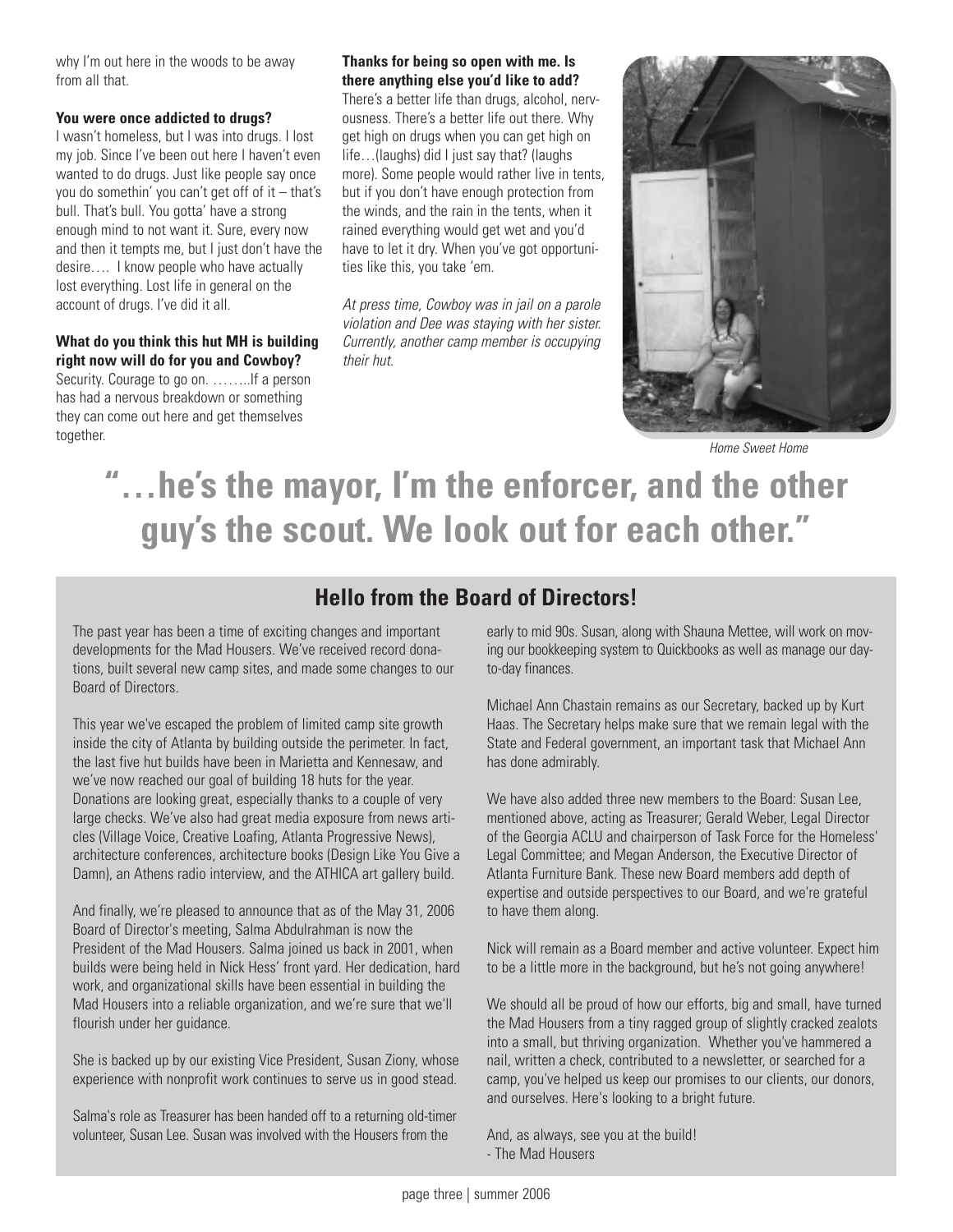

### **Volunteer Interview: Royce Bosselman**

By Salma Abdulrahman

#### **How did you first hear about the Mad Housers?**

I read about it in the newspaper in 2003 and it seemed like something that I always wanted to do. I sent an email to Andy and he told me about the next hut build. I told him I had a truck and a trailer, and he said "Oh boy, we could use that on Sunday." My first Sunday down there, we put a hut up over there by the water plant or the state police thing over up on that big hill.

#### **What was that first build like?**

Well it was like all the impressions – they were thankful people that were happy to have it built. There were 8 or 10 other huts and it was December 10 or 11, and it was cold. I know that when people sleep at night they want to stay out of the cold, stay out of the rain, stay away from lightning or snow, stay away from ants, rats, snakes, bugs… and having been in the Army and having slept underneath trees myself in sleeping bags and those little bitty tents that the Army had, I knew what it was like to sleep outside. It wasn't something that was comfortable.

#### **Did the site location present any difficulties in getting the panels up there or doing the build?**

No. We drove up there with the truck and it was easy to build, it was the first hut there. We all stood out in front of it in our jackets and took our picture, with the recipient standing there with us. I just felt good about doing something for somebody, because when I went to church for 40 years I heard the same thing in church every Sunday. They said 'be nice to people, do good things, help 'em out'. I had heard about that for so long that I decided, well it's time to do it.

**What was your impression of the clients?**

It's been amazing. They've all seemed very

decent. A lot of times people are homeless because of drugs or alcohol or mental problems, or just some unknown reason. And most of these guys seem to be 'unknown' because they're all decent people, they're all friendly. I've talked to them, asked them what they do. Some of them go out and work, they go out to construction sites or stand out in the road and hold up their arm, they wanna be hired, and they're trying to live as best they can.

#### **What did you think of the Mad Housers volunteers you met?**

Well what really amazes me is that most of the volunteers are middle aged or younger people. They work all day long, and then they work on Wednesday nights [at the panel builds] after they've worked all day on Wednesday. And then on their weekend when they've only got two days off, they come out on a Sunday and build a hut. So being retired, I've got time to stop at construction sites and ask for lumber and go to Home Depot and ask for things. But most of the Mad Housers are young working people who are just good workers.

#### **Tell me more about the salvaged lumber and the ladders you've gotten for the Mad Housers.**

Well as for the salvaged lumber, being retired I would drive by a big construction site and stop in and ask for the manager. I would show 'em the pictures of the huts that the Mad Housers had put up. I'd tell them what we did and then I'd say that we'd love to have some of their salvaged lumber. One construction company gave me several hundred 2x4s and I brought those down to the warehouse.

#### **When you showed them those pictures, what were their reactions?**

Most of them said, "Oh, we didn't know there was that many homeless people living in Atlanta. We never heard of the Mad Housers." They'd ask three or four questions, where do you build them, do you have to have permission to do it, does the government approve of it, and I would simply answer, "no, no, no" …that nobody approves of it, we just build where they've been living for months, and nobody has complained. We don't put a permanent hut there, it's temporary, it's removable. I would show them where they had slept at night and I would show them when we were building the huts and then I'd show them after we were done, so it was before, during and after pictures. And they were always impressed with the fact that those people could actually be sleeping in those huts.

#### **And the story of the ladders?**

Well, I'm an ex-pilot, and I go to Oshkosh to the air show every year. One year in Oshkosh, WI, I walked through one of the big warehouses where they were selling tools and stuff, and they had the folding Little Giant Ladders. So I bought one of those ladders to do work around my house. They fold up and expand and you can make two scaffolds out of them. At the hut builds I saw Nick Hess using a little wooden ladder and sliding off the roof and trying to step on it. So I brought one of my ladders and I took several pictures of it and sent the pictures to the Little Giant Ladder manufacturers. A week later there were some boxes in front of my garage, and it was two ladders they had sent. I sent the Little Giant Ladder company pictures of those ladders actually being used as kind of a thank-you letter.

#### **What does your wife think about what you do with the Mad Housers?**

She agrees with it. She knows that I do woodwork at home and I'm always doing outside work, and I've always wanted to do something like that. Having been an insurance adjustor and handling property claims, when a house

**"…for 40 years I heard the same thing in church every Sunday… 'be nice to people, do good things, help 'em out'. I had heard about that for so long that I decided, well it's time to do it."**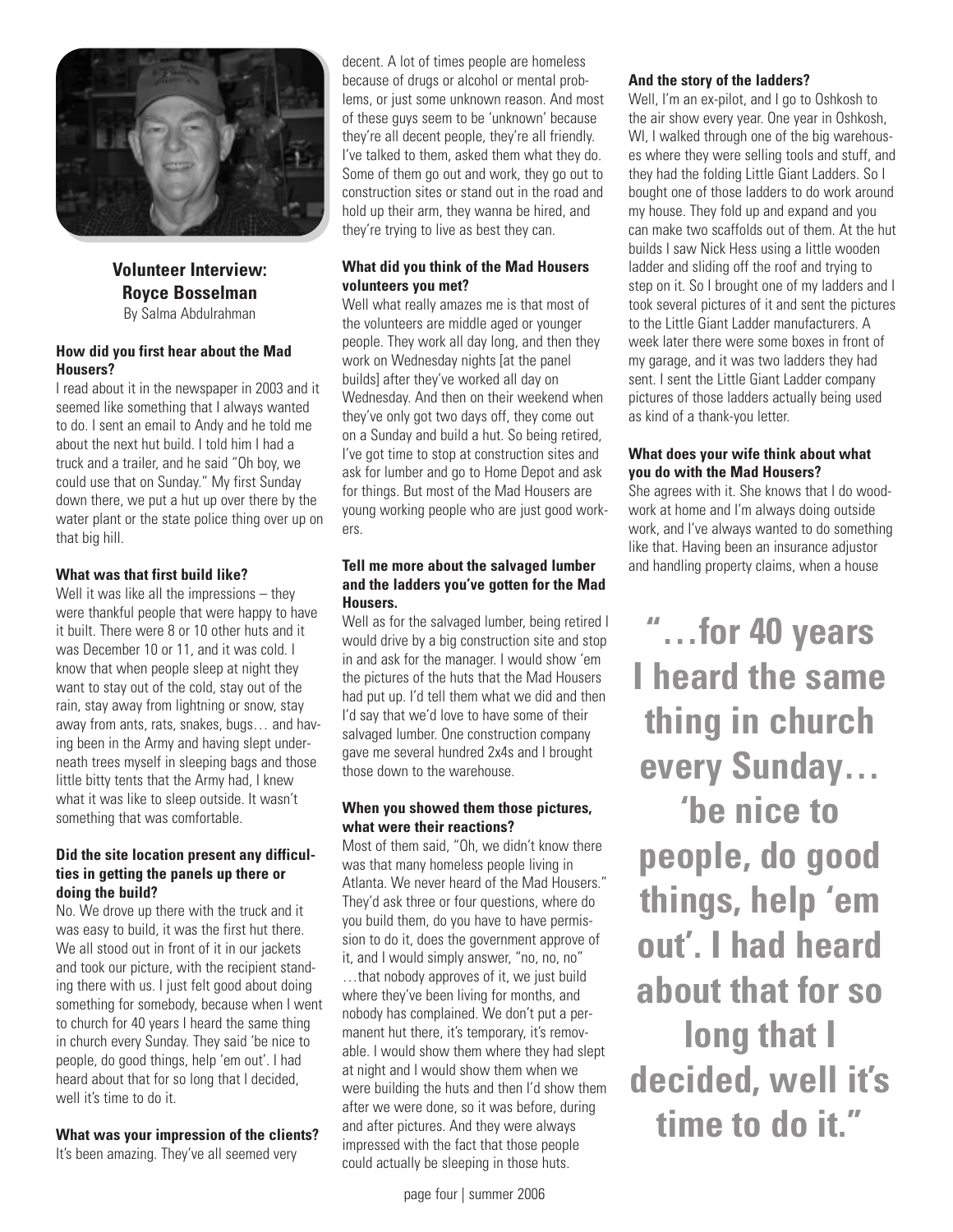would burn or a tree fell on it, people would have to move out and they were temporarily homeless and they'd have to go live somewhere, so it was up to us to get it repaired quickly. Get contractors out there and make sure it was done properly. So taking care of people who are out of a house is not completely new to me. But this is a completely different thing, and a little bit more pleasurable because this is helping people who can never be helped unless someone like us does this.

#### **How far do you think the Mad Housers goes towards solving the homeless problem?**

I don't think we're trying to solve the homeless situation, what we're trying to do is help the people who are homeless and solve that problem – get them out of the weather, get them in a healthy situation. It might help them get better and get their situation together and go out and a get a job and maybe not be homeless

anymore. And if that helps them out, then somebody else will take over their hut. It's just a simple solution. The world hasn't solved this, all the governments and all of the experts haven't solved this problem. We're just solving their problem of not having a place to sleep. And that is a positive thing and it's nice to do.

#### **What would you like to tell people about homelessness and the Mad Housers?**

Well it's a national problem, so figure out some way you can help them out. Do what you think you can do. Either donate money or help build huts or talk to a friend and let them know about it. That's all you can do. One of the reasons I do this is whenever I do something nice I always look up and say, 'This is in honor of my daughter, Ann Rebecca, who passed away at 29.' I do hut builds in her honor or in honor of someone that I know who's passed away.

Royce and his wife Becky have been married for 48 years. When not building huts for the Mad Housers, Royce enjoys traveling the country with his wife in their RV. They've visited 49 states (!) and hope to visit Hawaii this winter.

We had to cut some of Royce's interview due to space limitations. But you can read the entire interview, including a hilarious account of Royce and Becky's marriage, on our website at HYPERLINK "http://www.madhousers.org" www.madhousers.org



"Royce always comes through for the Mad Housers""Royce and his wife, Becky"



# **Hot Off the Presses!!!**

Earlier in the year the Mad Housers was featured in the Architecture for Humanity book "Design Like You Give a Damn". Well the book has finally arrived! The theme is 'Architectural Responses to Humanitarian Crises". It looks terrific, with over 300 pages of articles, interviews and color photos from architects and designers all over the world. You can order your own copy at www.architectureforhumanity.org/designlikeyougiveadamn or read the Mad Housers excerpt at www.madhousers.org.

Used with permission of Architecture for Humanity



As the weather gets colder, our work of building warm, secure shelters for the homeless is more important than ever. But the Mad Housers needs your help! Please donate generously this holiday season. Additional Comments: \_\_\_\_\_\_\_\_\_\_\_\_\_\_\_\_\_\_\_\_\_\_\_\_\_\_\_\_\_\_\_\_\_\_\_\_\_\_\_\_\_\_\_\_\_\_\_\_\_\_\_\_\_\_\_ \_\_\_\_\_\_\_\_\_\_\_\_\_\_\_\_\_\_\_\_\_\_\_\_\_\_\_\_\_\_\_\_\_\_\_\_\_\_\_\_\_\_\_\_\_\_\_\_\_\_\_\_\_\_\_ \_\_\_\_\_\_\_\_\_\_\_\_\_\_\_\_\_\_\_\_\_\_\_\_\_\_\_\_\_\_\_\_\_\_\_\_\_\_\_\_\_\_\_\_\_\_\_\_\_\_\_\_\_\_\_ \_\_\_\_\_\_\_\_\_\_\_\_\_\_\_\_\_\_\_\_\_\_\_\_\_\_\_\_\_\_\_\_\_\_\_\_\_\_\_\_\_\_\_\_\_\_\_\_\_\_\_\_\_\_\_